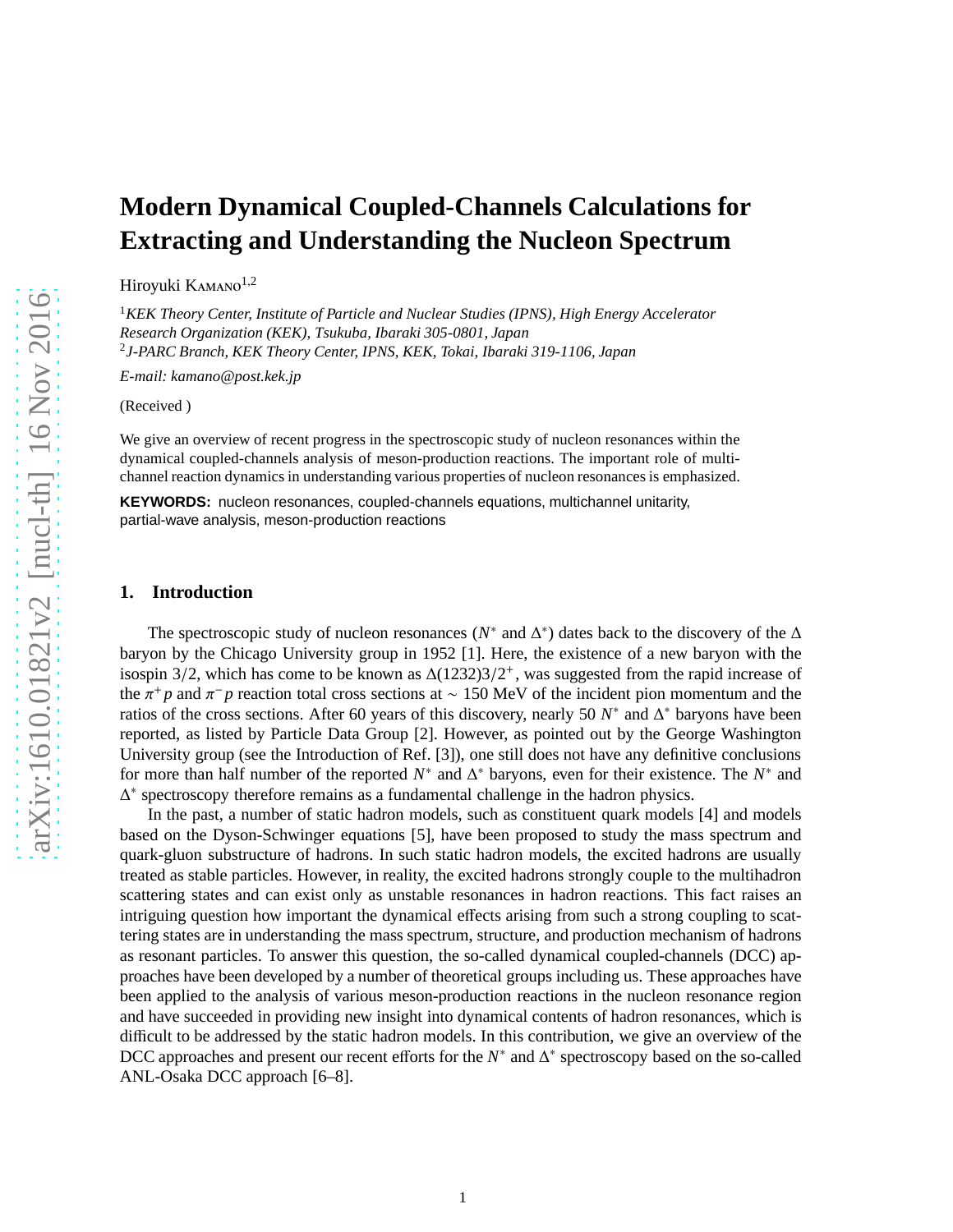

**Fig. 1.** Total cross section for inclusive  $\pi^- p$  reaction in the resonance region. The first peak at  $\sqrt{s} \sim 1.2 \text{ GeV}$ is produced solely by the  $\Delta(1232)3/2^+$  resonance, while the next two higher peaks contain ~ 20 *N*<sup>\*</sup> and  $\Delta^*$ resonances.

# **2.** *N* <sup>∗</sup> **and** ∆ ∗ **spectroscopy: Physics of broad and overlapping resonances**

The resonances usually appear as isolated peaks in the cross sections. In fact, the first peak in the  $\pi^- p$  reaction total cross section is attributed to the existence of the  $\Delta(1232)3/2^+$  resonance (Fig. 1). One then may expect that next two peaks at  $\sqrt{s} \sim 1.5$  GeV and  $\sqrt{s} \sim 1.7$  GeV are also produced by isolated resonances. However, it is turned out that they contain ∼ 20 *N*<sup>\*</sup> and ∆<sup>\*</sup> resonances. Furthermore, the decay widths of these resonances are found to be very broad, ∼ 300 MeV on average, which can be even broader than the energy range of the two peaks. This means that the  $N^*$  and  $\Delta^*$ resonances are highly overlapping with each other in energy, and thus a peak in the cross section does not necessarily mean the existence of an isolated resonance in the *N*<sup>\*</sup> and ∆<sup>\*</sup> spectroscopy. This situation is quite different from other systems such as heavy-quark hadrons, atoms, and nuclei. In those systems, the resonances usually appear as clear and well-separated peaks in the cross sections.

The broad and overlapping nature of  $N^*$  and  $\Delta^*$  resonances makes their experimental identification very difficult. Cooperative works between experiments and theoretical analyses are therefore indispensable for the  $N^*$  and  $\Delta^*$  spectroscopy. In fact, tremendous efforts in such a direction have been performed since the late 90s. A huge amount of high statistics data of meson-production reactions off the nucleon were obtained from photon- and electron-beam facilities, such as ELPH, ELSA, JLab, MAMI, and SPring-8, and were brought to theoretical analysis groups using coupled-channels approaches such as ANL-Osaka, Bonn-Gatchina, Jüelich, and SAID [9]. The analysis groups then performed comprehensive partial-wave analyses of the data and extracted various properties of  $N^*$ and ∆ ∗ resonances defined by poles of scattering amplitudes in the complex-energy plane. In parallel with this, the analysis groups gave feedback about what data are further needed for more complete determination of *N*<sup>\*</sup> and ∆<sup>\*</sup> resonances. With this close cooperation between experiments and theoretical analyses, significant progress has been achieved for the  $N^*$  and  $\Delta^*$  spectroscopy in recent years.

#### **3. Multichannel unitarity and dynamical coupled-channels approaches**

The unitarity of the multichannel *S*-matrix,  $S^{\dagger}S = 1$ , is the key to performing the coupledchannels analysis and making reliable extraction of  $N^*$  and  $\Delta^*$  resonances from reaction data. Defining the T-matrix as  $S_{ba} = \delta_{ba} - i2\pi\delta(E_b - E_a)T_{ba}$ , where  $E_a = \sum_i E_{a,i}(\vec{p}_{a,i})$  with  $E_{a,i}$  and  $\vec{p}_{a,i}$  being the energy and momentum of the *i*th particle belonging to the channel *a*, respectively. The unitarity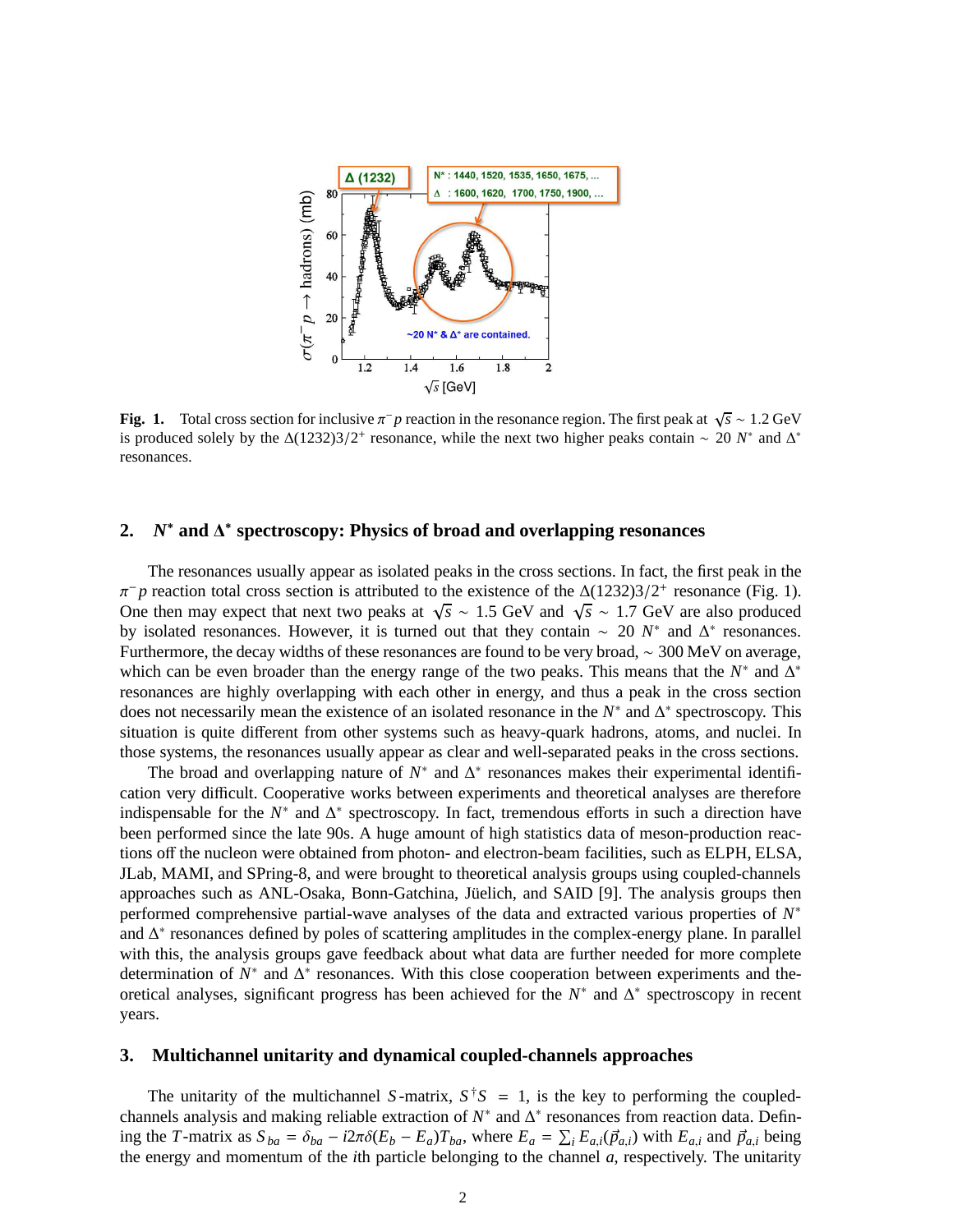

**Fig. 2.** Total cross section for exclusive γ*p* reactions in the resonance region.

 $S^{\dagger}S = 1$  gives the following condition obeyed by the on-shell *T*-matrix elements [10] (the generalized optical theorem):

$$
T_{ba}(E) - T_{ba}^{\dagger}(E) = -2\pi i \sum_{c} T_{bc}^{\dagger}(E) \delta(E - E_{c}) T_{ca}(E), \qquad (1)
$$

where the subscripts represent the reaction channels, and  $E = E_a = E_b$ .

There are two critical reasons why the multichannel unitarity is so important. First, it ensures the conservation of probabilities in multichannel reactions. As can be seen from the  $\gamma p$  reaction total cross sections presented in Fig. 2, many inelastic channels open in the resonance region. It is almost impossible to treat all of the inelastic reactions consistently in a single reaction framework unless the transition probabilities are automatically conserved by the multichannel unitarity. Second, the multichannel unitarity condition [Eq. (1)] properly defines the analytic structure (branch points and unitarity cuts, etc.) of the scattering amplitudes in the complex-energy plane. Any reaction framework that does not satisfy this condition would fail to make a proper analytic continuation of the amplitudes, and this may result in picking up wrong signals of resonances.

It is known that Eq. (1) is satisfied by any *T*-matrix given by the Heitler equation [10]:

$$
T_{ba}(E) = K_{ba}(E) + \sum_{c} K_{bc}(E) [-i\pi \delta(E - E_c)] T_{ca}(E), \qquad (2)
$$

where  $K_{ba}(E)$  is known as the (on-shell) *K*-matrix, and the unitarity condition requires this to be Hermitian for real *E*. Since the unitarity condition does not give any further constraints on the form of *K*-matrix as a function of *E*, usually two approaches are taken for parametrizing the *K*-matrix. One is called the (on-shell) *K*-matrix approach, where the *K*-matrix is simply parametrized as a sum of polynomials and pole terms of *E*. In this case, the Heitler equation can be reduced to a simple algebraic equation at least for the case of two-body reactions. Another is called the dynamical-model approach, in which the *K*-matrix is obtained by solving the following equation:

$$
K_{ba}(E) \equiv K_{ba}(\vec{p}_b, \vec{p}_a; E) = V_{ba}(\vec{p}_b, \vec{p}_a; E) + \sum_{d} ' \mathcal{P} \int d\vec{p}_d V_{bd}(\vec{p}_b, \vec{p}_d; E) \frac{1}{E - E_d} K_{da}(\vec{p}_d, \vec{p}_a; E), \quad (3)
$$

where *V* is the transition potential defined by some model Hamiltonian;  $\vec{p}_a$  symbolically denotes the momenta of all particles in the channel *a*,  $\vec{p}_a = (p_{a,1}, ..., p_{a,N_a})$  with  $N_a$  being number of the particles in the channel  $a$ ; the symbol  $P$  means taking the Cauchy principal value for the integral over the momentum variable  $\vec{p}_d$ ; and the symbol  $\sum_d$  means taking summation or integral for all variables of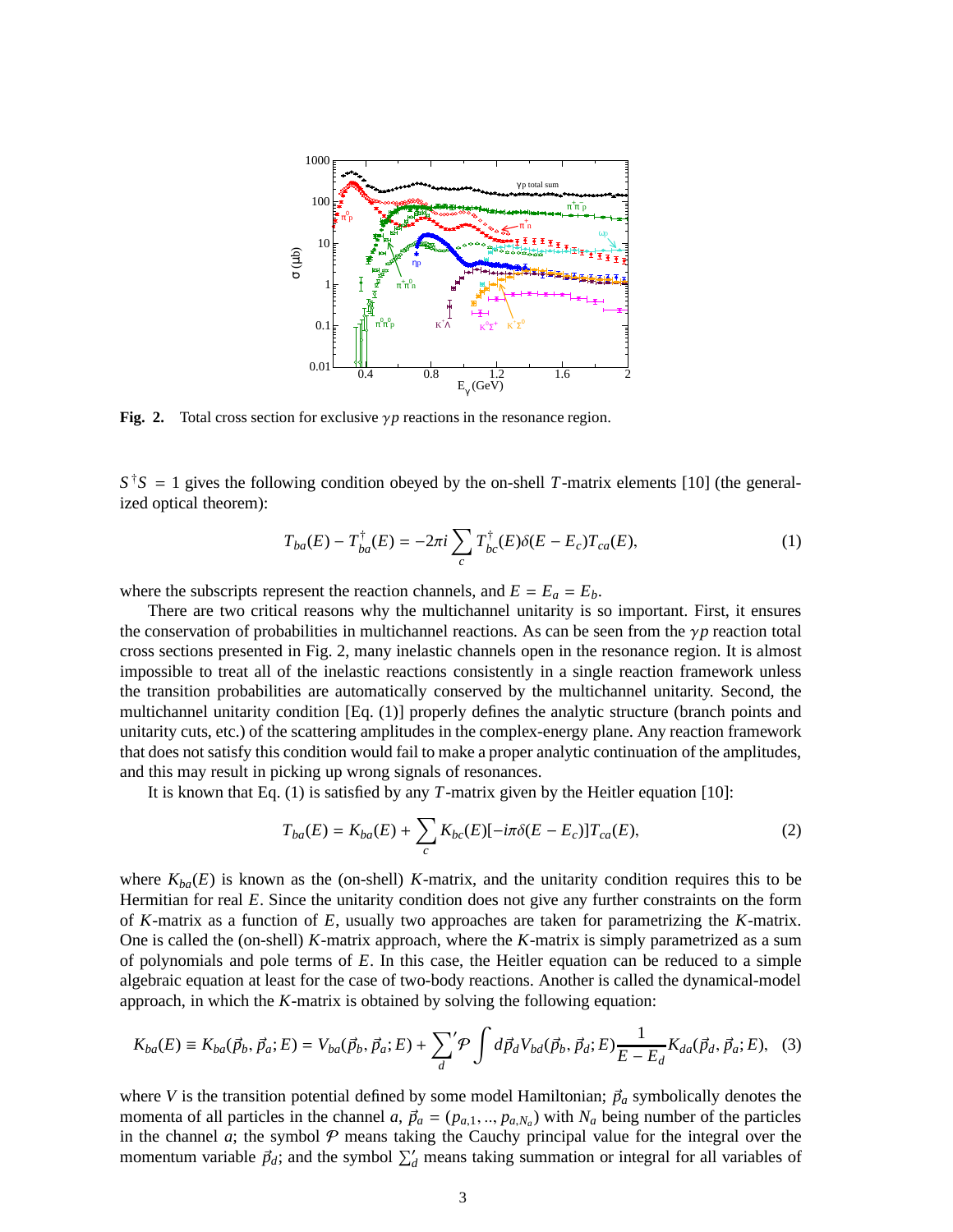

Fig. 3. Dynamical origin of  $P_{11}$  ( $J^P = 1/2^+$ )  $N^*$  resonance poles [11] within the dynamical coupled-channels model developed in Ref. [12]. Poles A and B are the double-pole (pole and shadow-pole) structure of the Roper resonance with respect to the  $\pi\Delta$  channel, while pole C corresponds to  $N(1710)1/2^+$ . Filled square is the socalled "bare"  $N^*$  state, which is defined as an eigenstate of the model Hamiltonian for which the coupling to the reaction channels are turned off. Dynamical effects originating from multichannel reaction processes trigger the generation of all three resonance poles A, B, and C from the single bare  $N^*$  state. See Ref. [11] for the details of the description of the figure.

the channel *d* except for the momenta. The second term in the right hand side of Eq. (3) describes the off-shell rescattering effect in the reaction processes. The Heitler equation (2) combined with the *K*-matrix given by Eq. (3) is nothing but the Lippmann-Schwinger integral equation describing the quantum scattering. Our approach (the ANL-Osaka DCC approach) belongs to the dynamical-model approach.

The (on-shell) *K*-matrix approach seems more "economical" than the dynamical-model approach in terms of numerical analysis of reaction data. In fact, the numerical cost of the (on-shell) *K*-matrix approach is basically much cheaper than the dynamical-model approach, because in the latter case, one has to solve the very time-consuming off-shell integral equation. In addition, the (on-shell) *K*matrix approach is much easier to obtain a good fit to the data because one can parametrize the *K*matrix as one likes. On the other hand, in the dynamical-model approach, the form of the *K*-matrix, which is given from the potential *V* by Eq. (3), is severely constrained by a model Hamiltonian employed as a theoretical input. Therefore, the (on-shell) *K*-matrix approach would be enough if enough amounts of precise data are available and if what one wants to know is just the resonance pole positions and residues of the on-shell scattering amplitudes. However, if one further wants to understand the physics of reaction dynamics behind various properties of hadron resonances, then the dynamical-model approach is necessary, because such a study can be achieved only by appropriately modeling the reaction processes and solving a proper quantum scattering equation. This is why we employ the dynamical-model approach.

Let us present two examples that clearly show an importance of using dynamical-model approaches to clarify the role of reaction dynamics in understanding properties of  $N^*$  and  $\Delta^*$  resonances. One is the dynamical origin of  $P_{11} N^*$  resonances [11]. Figure 3 shows pole positions of  $P_{11} N^*$  resonances extracted from a dynamical model developed in Ref. [12]. Here, the poles *A* and *B* are well known as the double-pole (pole and shadow-pole [13]) structure of the Roper resonance with respect to the  $\pi\Delta$  channel, which has been observed also in Refs. [3, 14–16] and mentioned by PDG [2], while the pole *C* corresponds to the  $N^*(1710)1/2^+$  resonance. On the other hand, the so-called "bare" *N*<sup>∗</sup> state, which has the real mass of 1763 MeV (the filled square in Fig. 3), is the one defined as an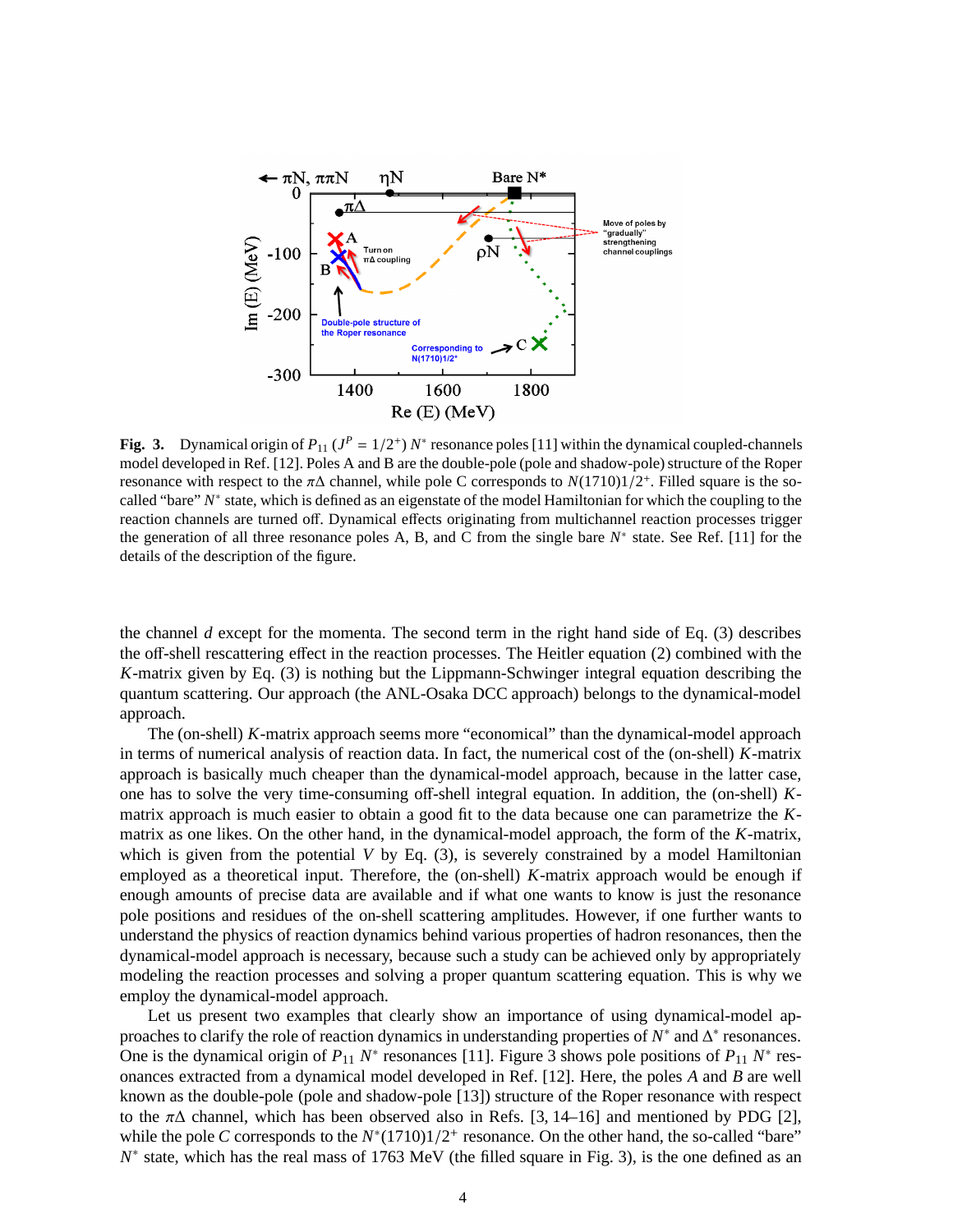

**Fig. 4.** (Left) Schematic diagram of the electromagnetic form factor for the transition from the nucleon to a nucleon resonance. Within the dynamical-model approach, the form factor is given by a sum of the bare *N* ∗ and meson-cloud contributions. (Right)  $Q^2$  dependence of the *M*1 transition form factor,  $G_M^*(Q^2)$ , between the nucleon and the  $\Delta(1232)3/2^+$  resonance, divided by  $3G_D(Q^2)$  with  $G_D(Q^2) = (1 + Q^2/[0.71(\text{GeV/c})^2])^{-2}$ . The solid (dashed) curve is the results of the full dressed (bare) form factor. The result is given from a dynamical model developed in Ref. [17].

eigenstate of the model Hamiltonian for which the coupling to the reaction channels are turned off. The bare *N*<sup>∗</sup> state therefore conceptually corresponds to a baryon state obtained in the static hadron models. Then it was found that within the model developed in Ref. [12], all of the presented three  $P_{11}$ resonance poles (the poles A, B, C) are generated from this single bare state as a result of its coupling to the multireaction channels [13]. This implies that a na¨ıve one-to-one correspondence between the physical resonances and the baryons within static hadron models, within which the dynamical effects originating from coupling to the reaction channels are neglected, does not exist in general. Furthermore, the reaction dynamics can produce a sizable mass shift, as can be seen from the mass difference between the bare state and the Roper resonance. These findings for the  $P_{11}$  resonance mass spectrum might be still dependent on this particular model, and further investigations combined with other quantities such as electromagnetic transition form factors would be necessary to obtain more conclusive results. However, at least one can say that the mass spectrum of physical resonances can be very different from that obtained in static hadron models, and one cannot neglect reaction dynamics in understanding the nucleon resonances.

Another example indicating the importance of using dynamical-model approaches is the electromagnetic transition form factors between the nucleon and nucleon resonances probed by the virtual photon (the left side of Fig. 4). Here,  $Q^2$  defined by  $Q^2 \equiv -q^2$  with *q* being the four-momentum of virtual photon represents the "resolution" of the virtual photon, and hence the  $Q^2$  dependence of the form factors is expected to provide crucial information on the substructure of the  $N^*$  and  $\Delta^*$  resonances. Because of this, the electromagnetic transition form factors are being actively investigated both experimentally and theoretically, and this has opened a great opportunity to make a quantitative study of the substructure of the  $N^*$  and  $\Delta^*$  resonances in close relation with experimental data (see, e.g., Ref. [18]). The right side of Fig. 4 shows the *M*1 transition form factor between the nucleon and the ∆(1232)3/2<sup>+</sup> resonance extracted from a dynamical model developed in Ref. [17]. Within dynamical models, the full dressed form factor consists of the bare form factor and the meson cloud, where the latter purely originates from the reaction dynamics. It is found that ∼ 30 % of the full dressed form factor comes from the meson cloud in the low  $Q^2$  region. It is notable that most of the available static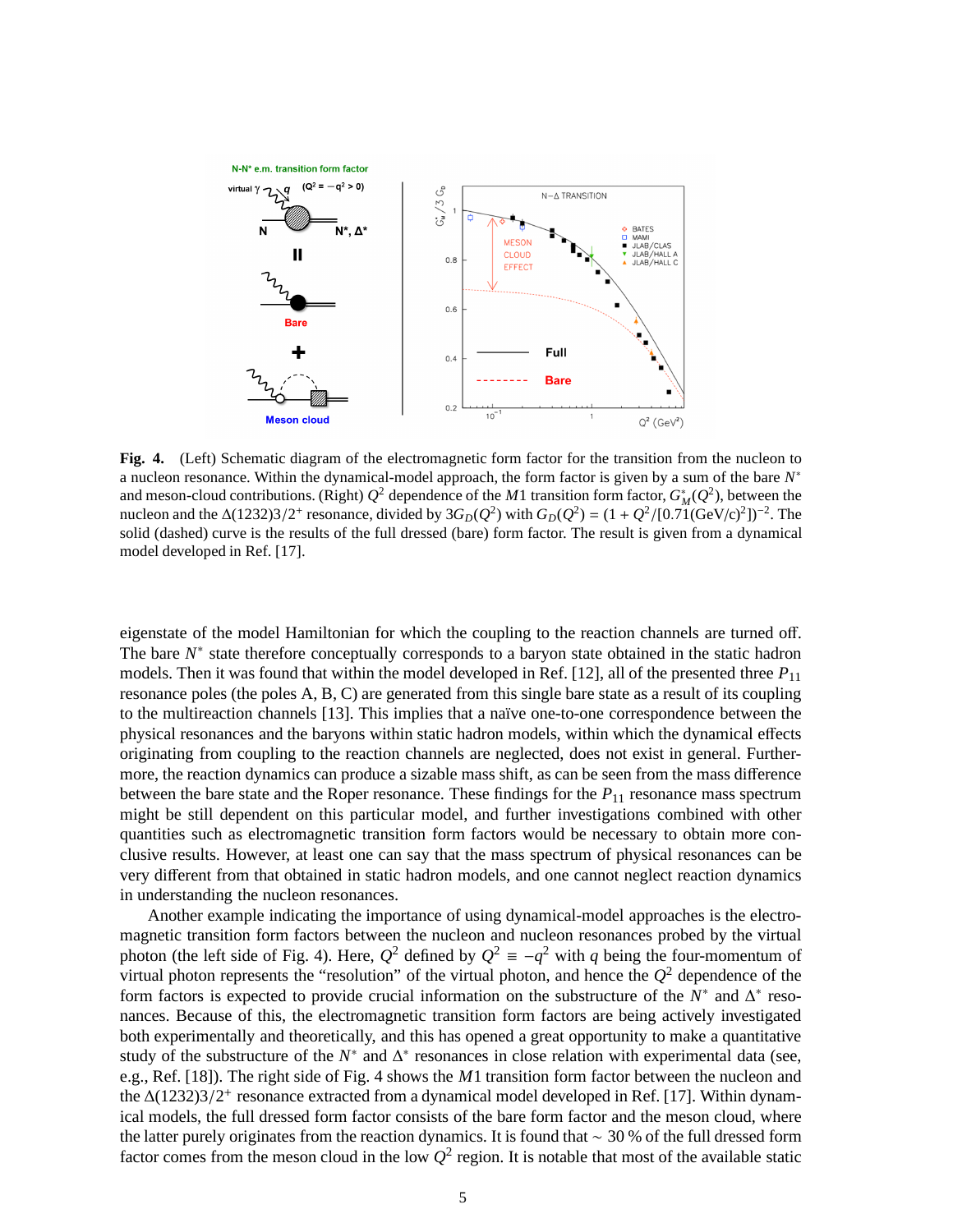hadron models, in which the reaction dynamics is not taken into account, indeed give the form factor close to the bare bare form factor, but not to the full dressed form factor. One can also observe from the right side of Fig. 4 that the meson cloud effect becomes smaller as  $Q^2$  increases. These results obtained from the dynamical-model approach suggests that at a long distance scale the ∆(1232)3/2<sup>+</sup> resonance can be understood as a constituent quark-gluon core surrounded by dense meson clouds, and the core part gradually emerges at shorter distance scales. To obtain deeper insight into the transition form factors in the high  $Q^2$  region, in which the contribution of quark-gluon core is expected to dominate, experimental determination of the transition form factors through the measurement of electroproduction reactions in the region of  $5 \le Q^2 \le 12 \text{ GeV}^2$  is planned at CLAS12 [24].

### **4. Recent results from ANL-Osaka DCC analysis**

Now let us move on to presenting our recent efforts for the  $N^*$  and  $\Delta^*$  spectroscopy based on the ANL-Osaka DCC model [6–8]. The basic formula of the model is the multichannel Lippmann-Schwinger equation obeyed by the partial-wave amplitudes:

$$
T_{b,a}^{(J^P I)}(p_b, p_a; E) = V_{b,a}^{(J^P I)}(p_b, p_a; E) + \sum_c \int_C dp_c p_c^2 V_{b,c}^{(J^P I)}(p_b, p_c; E) G_c(q; E) T_{c,a}^{(J^P I)}(p_c, p_a; E), \quad (4)
$$

where the subscripts represent the reaction channels and their spin and angular momentum quantum numbers;  $p_a$  represents the magnitude of the relative momentum of the channel  $a$  in the center-ofmass system; and  $(J<sup>P</sup>I)$  specifies the total angular momentum, parity and total isospin of the considered partial wave. At present, we have taken into account the  $\pi N$ ,  $\eta N$ ,  $\pi \Delta$ ,  $\rho N$ ,  $\sigma N$ ,  $K\Lambda$ , and  $K\Sigma$ channels, where the  $\pi\Delta$ ,  $\rho N$ , and  $\sigma N$  are the quasi-two body channels that subsequently decay into the three-body  $\pi \pi N$  channel. The Green's function  $G_c(q; E)$  is given by  $G_c(q; E) = 1/[E - E_M(q) - E_B(q) + E_M(q)]$ ie] for  $c = \pi N$ ,  $\eta N$ ,  $K\Lambda$ ,  $K\Sigma$ , while  $G_c(q; E) = 1/[E - E_M(q) - E_B(q) - \Sigma_c(q; E)]$  for  $c = \pi \Delta$ ,  $\rho N$ ,  $\sigma N$ , where *M* and *B* are the meson and baryon contained in the channel *c*,  $E_M(q) = (m_M^2 + q^2)^{1/2}$  is the energy of the particle *M*, and  $\Sigma_c(q; E)$  is the self energy of  $\Delta$ ,  $\rho$ , or  $\sigma$  in the presence of the spectator particle. For the  $\pi\Delta$ ,  $\rho N$ , and  $\sigma N$  channels, the Green's function produces the three-body cut due to the opening of the  $\pi \pi N$  channel in the intermediate reaction processes.

Our physics input is contained in the transition potential. In our framework, the potential consists of three pieces:

$$
V_{b,a}^{(J^P I)}(p_b, p_a; E) = v_{b,a}^{(J^P I)}(p_b, p_a; E) + Z_{b,a}^{(J^P I)}(p_b, p_a; E) + \sum_{N_n^*} \frac{\Gamma_{b,N_n^*}(p_b) \Gamma_{N_n^*a}(p_a)}{E - M_{N_n^*}^0}.
$$
 (5)

The first two terms describe the so-called non-resonant processes including only the ground state mesons and baryons belonging to each flavor SU(3) multiplet, and the third term describes the propagation of the bare  $N^*$  states. We quote Ref. [7] for the details of the potential. It is noted that the *Z*-diagram potential [the second term of Eq. (5)] also produces the three-body  $\pi \pi N$  unitarity cut, and the implementation of both the *Z*-diagram potential and the self-energy in the Green's functions is necessary for maintaining the three-body unitarity. Within our framework, the bare *N*<sup>∗</sup> states are defined as eigenstates of the Hamiltonian for which the couplings to the reaction channels are turned off. So by definition, our bare *N* ∗ states would correspond to the hadron states obtained from the static hadron models such as constituent quark models. By solving Eq. (4), the bare *N*<sup>∗</sup> states couple to the reaction channels considered, and then they get complex mass shifts and become resonance states. Of course there is another possibility that the hadron-exchange potential [the first and second terms of Eq. (5)] generates resonance poles dynamically. Our model contains both possibilities.

To study  $N^*$  and  $\Delta^*$  resonances, we first need to determine the model parameters such as coupling constants and bare baryon masses, and this is done by fitting to the data of meson production reactions.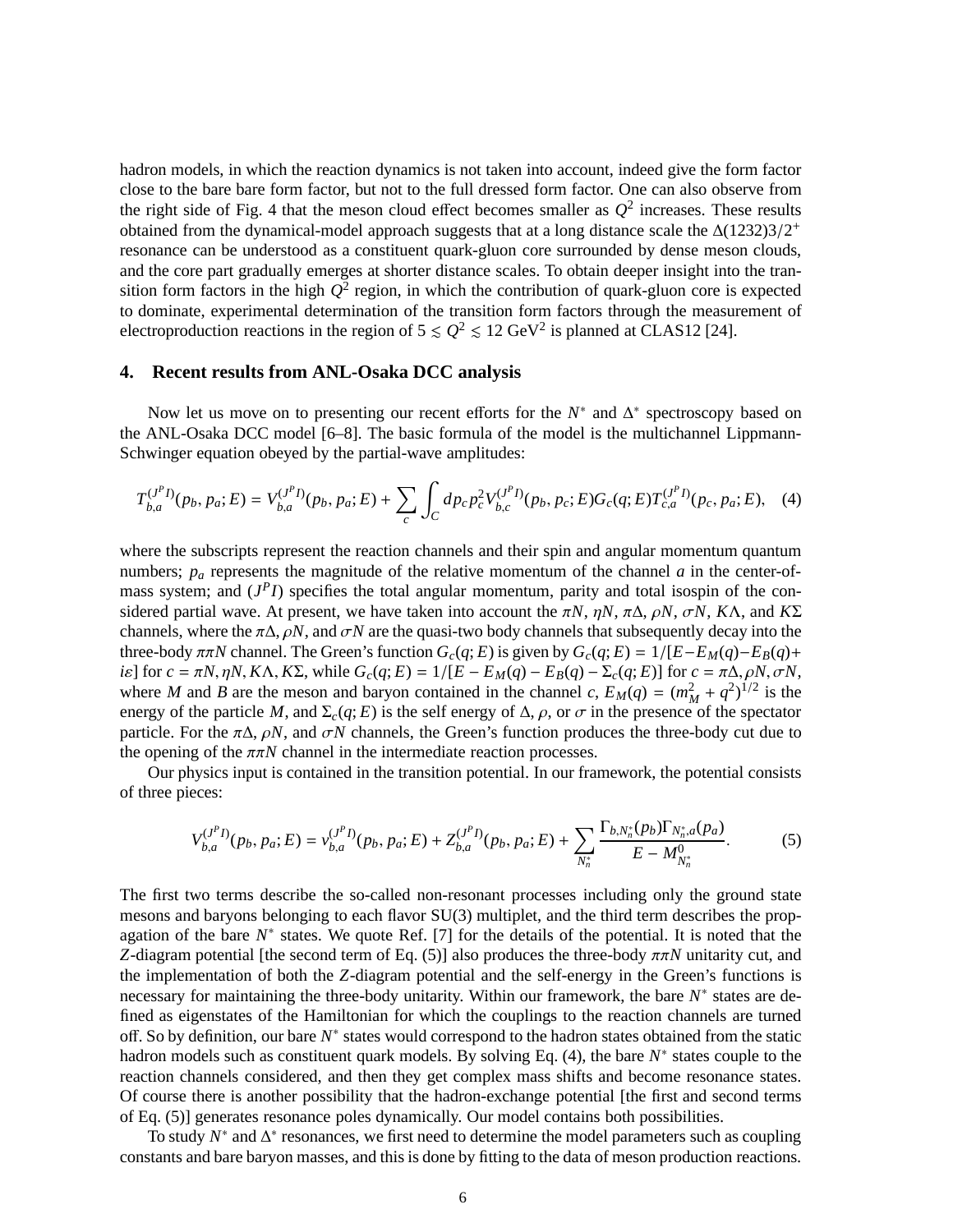

**Fig. 5.** (Left) Differential cross section  $d\sigma/d\Omega$  for  $\gamma p \to \pi^0 p$  (Copyright 2016 The Physical Society of Japan [25]). (Right) Photon asymmetry  $\Sigma$  for  $\gamma p \to \pi^0 p$ . The numbers shown in each panel are the corresponding total scattering energy *W* in MeV. The red solid (blue dashed) curves are the results from our original 8-channel model [7] (its latest updated model [8]). See Ref. [7] for the references of the data.

Our latest 8-channel model developed and updated in Refs. [7, 8] was constructed by a simultaneous fit of more than 27,000 data points of the differential cross sections and spin polarization observables for π*N* → π*N* up to *W* = 2.3 GeV, π*N* → η*N*, *K*Λ, *K*Σ and γ*p* → π*N*η*N*, *K*Λ, *K*Σ up to *W* = 2.1 GeV, and  $\gamma' n' \to \pi N$  up to  $W = 2$  GeV. As an example of our fit, the differential cross section and photon asymmetry for the  $\gamma p \to \pi^0 p$  reaction are presented in Fig. 5. Here the results from our original 8-channel model developed in 2013 [7] are compared with the latest updated version [8], showing visible improvements of our fit at several energies, particularly for the photon asymmetry.

Figure 6 shows the real parts of the extracted resonance pole masses. Here, our results from Refs. [7, 8] are compared with those obtained from the other coupled-channels analyses by the Jülich [19] and Bonn-Gatchina [20] groups. One can see that the existence and mass values agree very well for the lowest states in most spin-party states. Actually, the community has now more or less arrived at a consensus that the existence and mass spectrum for low-lying  $N^*$  and  $\Delta^*$  resonances below Re( $M_R$ ) ~ 1.7 GeV has been firmly established. One exception is the second  $P_{33}$  resonance, the Roper-like state of the ∆ baryon. Although its existence is fairly established, the value of the pole mass is fluctuated a lot between the coupled-channels analyses. In fact, our results appear much higher than the Jülich and Bonn-Gatchina results. A major reason for this is because this resonance couples weakly to the  $\pi N$  and  $\gamma N$  channels and thus it is hard to establish the resonance with the single  $\pi$  production data. However, we find that this resonance has a large decay branching ratio to the three-body ππ*N* channel (see, e.g., Fig. 6 of Ref. [21]). This implies that the ππ*N* production data are expected to provide crucial information on establishing the second *P*<sup>33</sup> resonance. In this regard, the J-PARC E45 experiment [21], in which the high statistics measurement of the  $\pi^{\pm}p \to \pi \pi N$  reactions will be performed, is very promising to resolve this issue because only  $I = 3/2 \Delta$  resonances selectively appear in the direct *s*-channel process for the case of  $\pi^+ p$  reactions. We will improve our DCC model, which is ready for computing observables of the  $\pi N \to \pi \pi N$  reactions [22,23], once the new data are available from the J-PARC E45 experiment [21].

We also put effort into the analysis of the available data of electroproduction reactions to determine the electromagnetic transition form factors between the nucleon and nucleon resonances. We currently focus on analyzing the single pion electroproductions data from CLAS in the kinematical region up to  $Q^2 = 6 \text{ GeV}^2$  and  $W = 1.7 \text{ GeV}$ . Figure 7 shows some preliminary results of our ongoing analysis. In the analysis, we use the so-called structure functions as the data to analyze, which were installed in our analysis with the help of K. Joo and L. C. Smith [26]. We see that our current results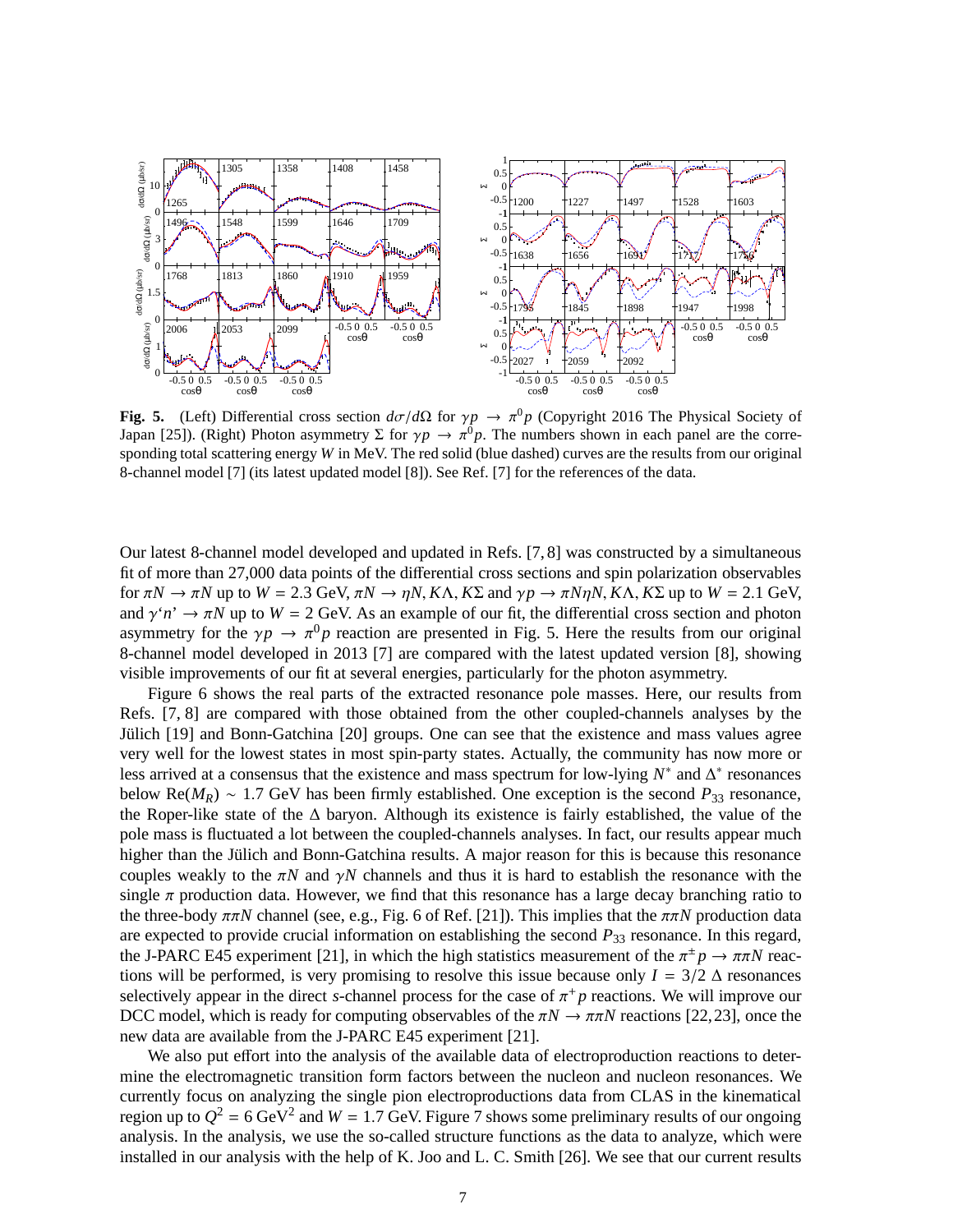

Fig. 6. Mass spectra for  $N^*$  and  $\Delta^*$  resonances. Real parts of the resonance pole masses  $M_R$  are plotted. The red solid [8] and dashed [7] lines are the results from the ANL-Osaka analyses, while the blue and green solid lines are the results from the Jülich (Model B of [19]) and Bonn-Gatchina [20] analyses. The spectra of fourand three-star resonances rated by PDG [2] are also presented with the red and blue filled squares, respectively, which represent the range of the resonance masses assigned by PDG. Here we present only the resonances that have the decay width less than 400 MeV.

reproduce the data reasonably well up to  $Q^2 = 6 \text{ GeV}^2$ .

Figure 8 shows the real parts of the *A*3/<sup>2</sup> helicity amplitudes for the electromagnetic transition from the nucleon to the  $\Delta(1232)3/2^+$  resonance evaluated at the pole position. In the left panel, the full result extracted from our current analysis based on the ANL-Osaka DCC model is presented by the red circles, while its meson cloud contribution is plotted in the red dashed curve. Comparing with Fig. 4, one can see again that the meson-cloud contribution is almost 30% at low  $Q^2$  region, and its percentage becomes smaller as  $Q^2$  increases. In the same panel, the results from our previous analysis [28, 29] and from the Sato-Lee model [17] are also presented. One can clearly see that all of the three results agree very well with each other, indicating that the transition form factors associated with this first  $P_{33}$  resonance has been firmly established. The right panel shows a comparison of the form factors without the pion-cloud contribution, which is defined as the full dressed form factor from which only the  $\pi N$ -loop contribution is subtracted. These results are also found to agree well between the three models, even though their dynamical contents are rather different [30]. This result would be quite remarkable because in general the separation of the bare and meson-cloud contributions is dependent on models, but this agreement implies that pion-cloud contributions might be nearly independent of the dynamical models employed. To arrive at a more definitive conclusion on this interesting finding, however, we have to make further investigations of the transition form factors including other resonances as well, and this is in progress.

#### **5. Summary**

We have presented recent efforts for the spectroscopic study of  $N^*$  and  $\Delta^*$  resonances based on the dynamical coupled-channels approach. The *N*<sup>\*</sup> and ∆<sup>\*</sup> baryons are the system of very broad and highly overlapping resonances, and this requires close cooperative works between the experiments and the theoretical analyses with coupled-channels approaches to accomplish a reliable extraction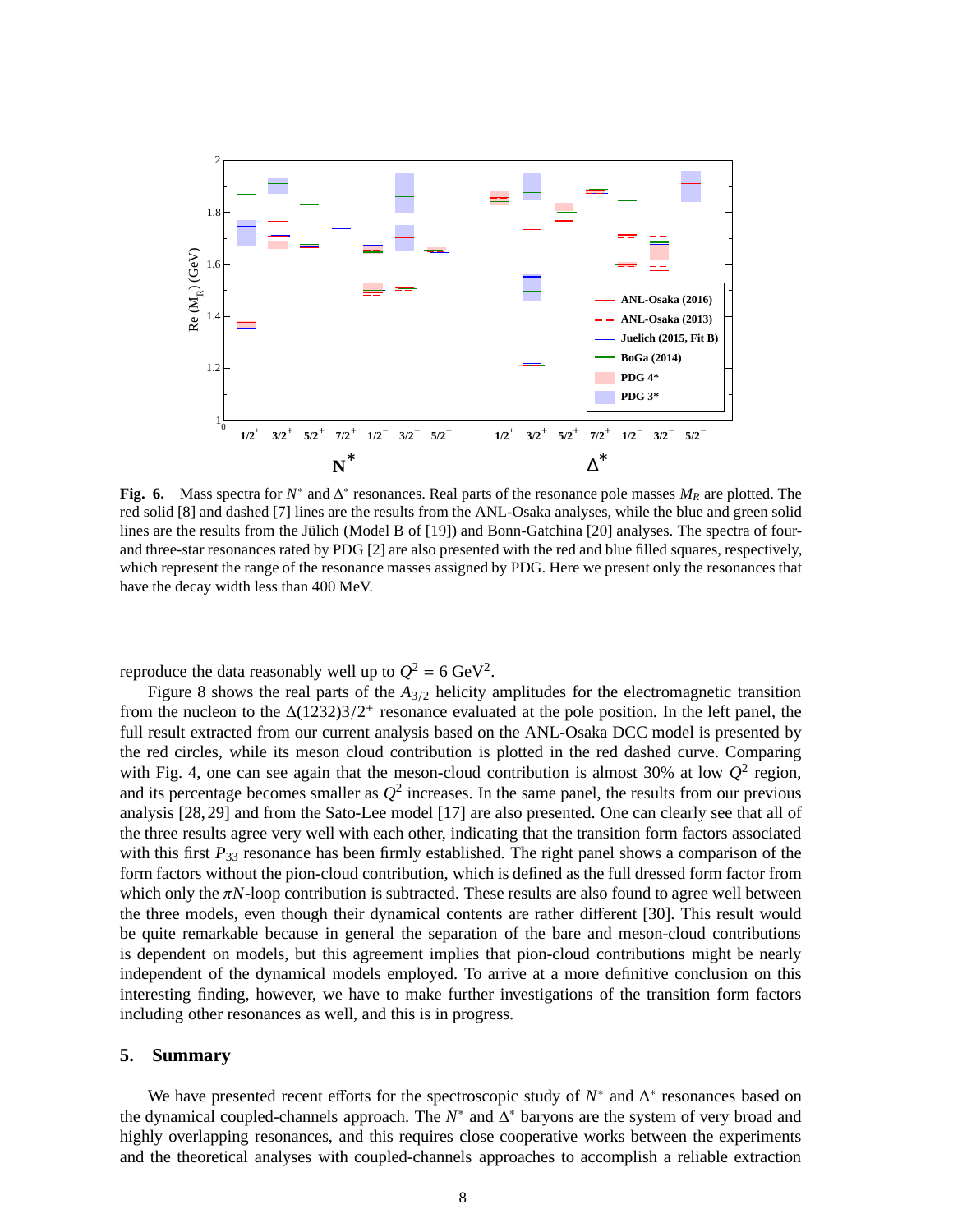

**Fig. 7.** Preliminary results for the analysis of  $p(e, e'\pi^0)p$  reaction within the ANL-Osaka DCC model. The results are presented for the structure function  $\sigma_T + \varepsilon \sigma_L$  at  $Q^2 = 1.15, 3, 5, 6$  GeV<sup>2</sup>. The data for the structure functions are the ones extracted in Ref. [26] from the  $p(e, e'\pi^0)p$  reaction cross sections published by CLAS [27].



**Fig. 8.** Real part of the helicity amplitude  $A_{3/2}$  for the transition between the nucleon and the  $\Delta(1232)3/2^+$ resonance evaluated at the pole position. (Left panel): The full form factors from the current ANL-Osaka DCC analysis (red filled circles), our previous analysis [28,29] (green filled diamonds), and the Sato-Lee model [17] (blue solid curve). The red dashed curve is the meson-cloud contribution from the current ANL-Osaka DCC analysis. (Right panel): The form factors without pion-cloud (π*N*-loop) contribution. The results are from the current ANL-Osaka DCC analysis (red circles), our previous analysis [28,29] (green diamonds), and the Sato-Lee model [17] (blue dashed curve).

of  $N^*$  and  $\Delta^*$  resonances from reaction data. Tremendous efforts for this cooperation have led to a recent significant progress of the *N*<sup>\*</sup> and ∆<sup>\*</sup> spectroscopy. Because of the broad and overlapping nature of the  $N^*$  and  $\Delta^*$  resonances, the reaction dynamics plays a crucial role in understanding the physics behind their spectrum and substructure. We have shown that the dynamical coupled-channels approach is one of the most suitable approaches to study it, as demonstrated with the dynamical origin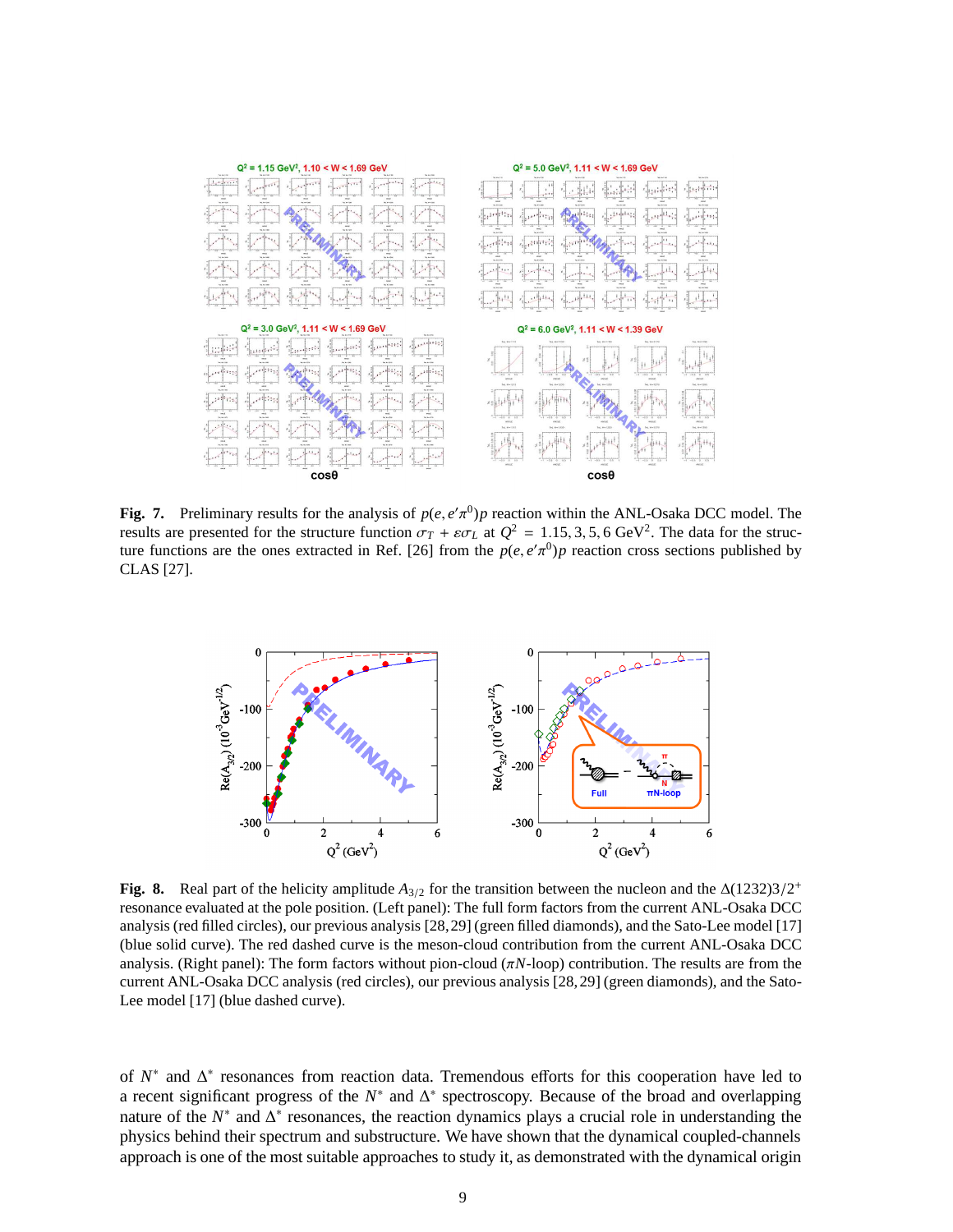of *P*<sub>11</sub> *N*<sup>∗</sup> resonances and the meson-cloud effect in the electromagnetic transition form factors. The existence and mass values for the low-lying nucleon resonances have now been firmly established (with one exception of the second  $P_{33}$  resonance). The next important task is therefore to establish the spectrum of high-mass resonances. In this regard, the so-called (over-)complete experiments for meson photoproduction reactions are underway at photon- and electron-beam facilities such as ELSA, JLab, and MAMI, and new high statistics data are continuously published. Another major topic in the *N*<sup>\*</sup> and ∆<sup>\*</sup> spectroscopy is to determine the  $Q^2$  dependence of electromagnetic transition form factors for the well-established low-lying resonances. In this regard, huge amount of electroproduction data are being published from CLAS and new experiments are planned at CLAS12 [24]. To contribute to these interesting topics, the extension of our coupled-channels approach by including more reaction channels is underway.

Finally, the theoretical framework of the ANL-Osaka DCC approach itself is quite general, and it has been applied also to the spectroscopy of *S* = −1 hyperon resonances via the comprehensive analysis of  $K^- p$  [31,32] and  $K^- d$  [33] reactions, the meson spectroscopy via the analysis of three-meson decay processes [34, 35], and the neutrino-induced reactions [36, 37] associated with the neutrinooscillation experiments in the multi-GeV region. More efforts will be put into these directions, too.

The author would like to thank T.-S. H. Lee, S. X. Nakamura, and T. Sato for their collaborations. This work was supported by the JSPS KAKENHI Grant Number JP25800149.

#### **References**

- [1] H. L. Anderson, E. Fermi, E. A. Long, and D. E. Nagle: Phys. Rev. **85**, 936 (1952).
- [2] K. A. Olive *et al.* (Particle Data Group): Chin. Phys. C **38**, 090001 (2014).
- [3] R. A. Arndt, W. J. Briscoe, I. I. Strakovsky, and R. L. Workman: Phys. Rev. C **74**, 045205 (2006).
- [4] See, e.g., S. Capstick and W. Roberts: Prog. Part. Nucl. Phys. **45**, S241 (2000).
- [5] See, e.g., A. Bashir, L. Chang, I. C. Cloet, B. El-Bennich, Y. X. Liu, C. D. Roberts, and P. C. Tandy: Commun. Theor. Phys. **58**, 79 (2012); G. Eichmann, H. Sanchis-Alepuz, R. Williams, R. Alkofer, and C. S. Fischer: Prog. Part. Nucl. Phys. **91**, 1 (2016).
- [6] A. Matsuyama, T. Sato, and T.-S. H. Lee: Phys. Rep. **439**, 193 (2007).
- [7] H. Kamano, S. X. Nakamura, T.-S. H. Lee, and T. Sato: Phys. Rev. C **88**, 035209 (2013).
- [8] H. Kamano, S. X. Nakamura, T.-S. H. Lee, and T. Sato: Phys. Rev. C **94**, 015201 (2016).
- [9] See, e.g., *Proceedings of the 10th International Workshop on the Physics of Excited Nucleons (NSTAR2015)*, edited by A. Hosaka *et al.*, published as JPS Conf. Proc., Vol 10 (2016).
- [10] M. L. Goldberger and K. M. Watson, *Collision Theory* (John Wiley & Sons, New York, 1964).
- [11] N. Suzuki, B. Juli´a-D´ıaz, H. Kamano, T.-S. H. Lee, A. Matsuyama, and T. Sato: Phys. Rev. Lett. **104**, 042302 (2010).
- [12] B. Juliá-Díaz, T.-S. H. Lee, A. Matsuyama, and T. Sato: Phys. Rev. C **76**, 065201 (2007).
- [13] R. J. Eden and J. R. Taylor: Phys. Rev. Lett. **11**, 516 (1963); Phys. Rev. **133**, B1575 (1964).
- [14] R. A. Arndt, J. M. Ford, and L. D. Roper: Phys. Rev. D **32**, 1085 (1985).
- [15] R. E. Cutkosky and S. Wang: Phys. Rev. D **42**, 235 (1990).
- [16] M. Döring, C. Hanhart, F. Huang, S. Krewald, and U-G. Meißner: Nucl. Phys. **A829**, 170 (2009).
- [17] B. Juliá-Díaz, T.-S. H. Lee, T. Sato, and L. C. Smith: Phys. Rev. C 75, 015205 (2007).
- [18] I. G. Aznauryan *et al.*: Int. J. Mod. Phys. E **22**, 1330015 (2013).
- [19] D. Rönchen, M. Döring, H. Haberzettl, J. Haidenbauer, U.-G. Meißner, and K. Nakayama: Eur. Phys. J. A **51**, 70 (2015).
- [20] A. V. Anisovich, R. Beck, E. Klempt, V. A. Nikonov, A. V. Sarantsev, and U. Thoma: Eur. Phys. J. A **48**, 15 (2012); E. Gutz *et al.* (The CBELSA/TAPS Collaboration): Eur. Phys. J. A **50**, 74 (2014).
- [21] H. Sako and K. Hicks *et al.* (J-PARC E45 Experiment): *3-Body Hadronic Reactions for New Aspects of Baryon Spectroscopy*, http://j-parc.jp/researcher/Hadron/en/pac\_1207/pdf/P45\_2012-3. pdf .
- [22] H. Kamano, B. Juliá-Díaz, T.-S. H. Lee, A. Matsuyama, and T. Sato: Phys. Rev. C 79, 025206 (2009).
- [23] H. Kamano: Phys. Rev. C **88**, 045203 (2013).